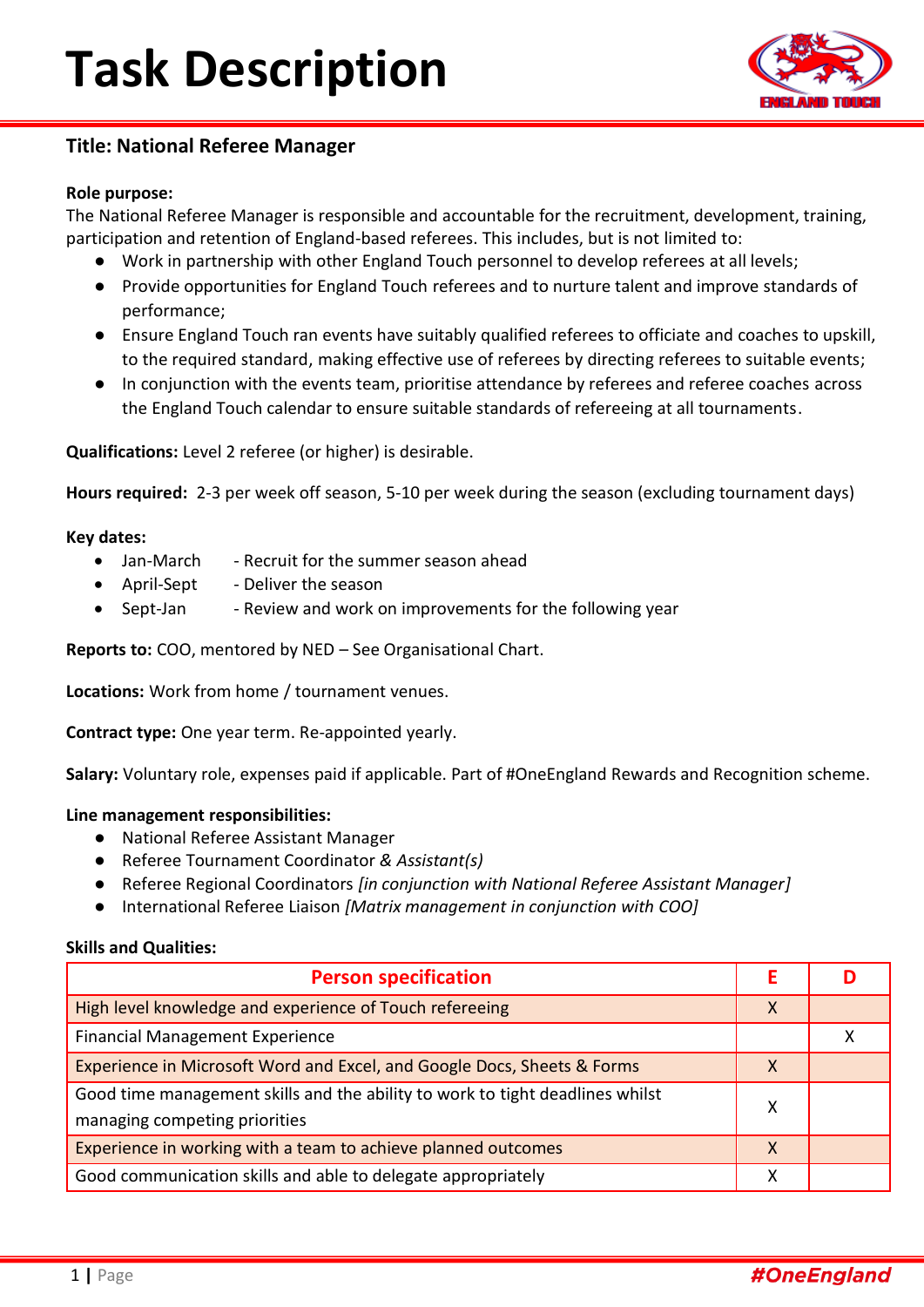# **Task Description**



| Good people management, forms relationships with people quickly and easily and<br>ability to lead a team                                                                                                   |                                                                                                                                                                                                                                                                                                                                                                                                                                                                                                                                                                                                                      | X |  |  |
|------------------------------------------------------------------------------------------------------------------------------------------------------------------------------------------------------------|----------------------------------------------------------------------------------------------------------------------------------------------------------------------------------------------------------------------------------------------------------------------------------------------------------------------------------------------------------------------------------------------------------------------------------------------------------------------------------------------------------------------------------------------------------------------------------------------------------------------|---|--|--|
| Scope of job/key elements:                                                                                                                                                                                 |                                                                                                                                                                                                                                                                                                                                                                                                                                                                                                                                                                                                                      |   |  |  |
|                                                                                                                                                                                                            |                                                                                                                                                                                                                                                                                                                                                                                                                                                                                                                                                                                                                      |   |  |  |
| <b>Main duties and Job Accountabilities</b><br>Appoint and oversee National Referee Assistant,<br>Referee Tournament Coordinator(s) and assistant(s)<br>with assistance from relevant parties, as required | <b>Measures and input required</b><br>Ensure England Touch ran events have suitably<br>qualified referees to officiate and coaches to<br>upskill, to the required standard, making effective<br>use of referees directing referees to suitable<br>events;<br>In conjunction with the events team, prioritise<br>attendance by referees and referee coaches across<br>the England Touch calendar to ensure suitable<br>standards of refereeing at all tournaments;<br>Ensure England Touch ran tournaments have all<br>referee matters appropriately coordinated;<br>Delegate the listed responsibilities to relevant |   |  |  |
| Oversee the Referee Team, both nationally and<br>regionally, alongside the National Assistant Referee<br>Manager                                                                                           | personnel as required.<br>Run regular meetings with the Referee Team<br>members, ensure minutes are taken and prioritise<br>and follow up on action points;<br>Telephone conferences/webinars with the regional<br>referee coordinators (and other relevant/interested<br>parties who wish to join) on a 1-2 monthly forum,<br>with themes and dates advertised via England<br>Touch website and social media.                                                                                                                                                                                                       |   |  |  |
| Work with Coaching Courses and Training Manager                                                                                                                                                            | Ensure courses are planned and advertised in<br>timely manner and with good geographic spread;<br>Confirm the courses P&L and data sheets are<br>properly and regularly updated.                                                                                                                                                                                                                                                                                                                                                                                                                                     |   |  |  |
| Maintain positive dialogue and open channels of<br>communications with all relevant stakeholders                                                                                                           | This includes, but is not limited to, England Touch<br>board, High Performance team, medical, events,<br>finance, governance, marketing, schools,<br>universities and FIT;<br>Work collaboratively with Events Manager and<br>team, with clear and open lines of communication,<br>to ensure association goals are attained.                                                                                                                                                                                                                                                                                         |   |  |  |
| Work with the wider organisation to further the<br>strategic aims of the entire organisation                                                                                                               | Contribute to discussions and meetings with the<br>wider organisation;<br>Attend the AGM and other ad-hoc meetings.                                                                                                                                                                                                                                                                                                                                                                                                                                                                                                  |   |  |  |